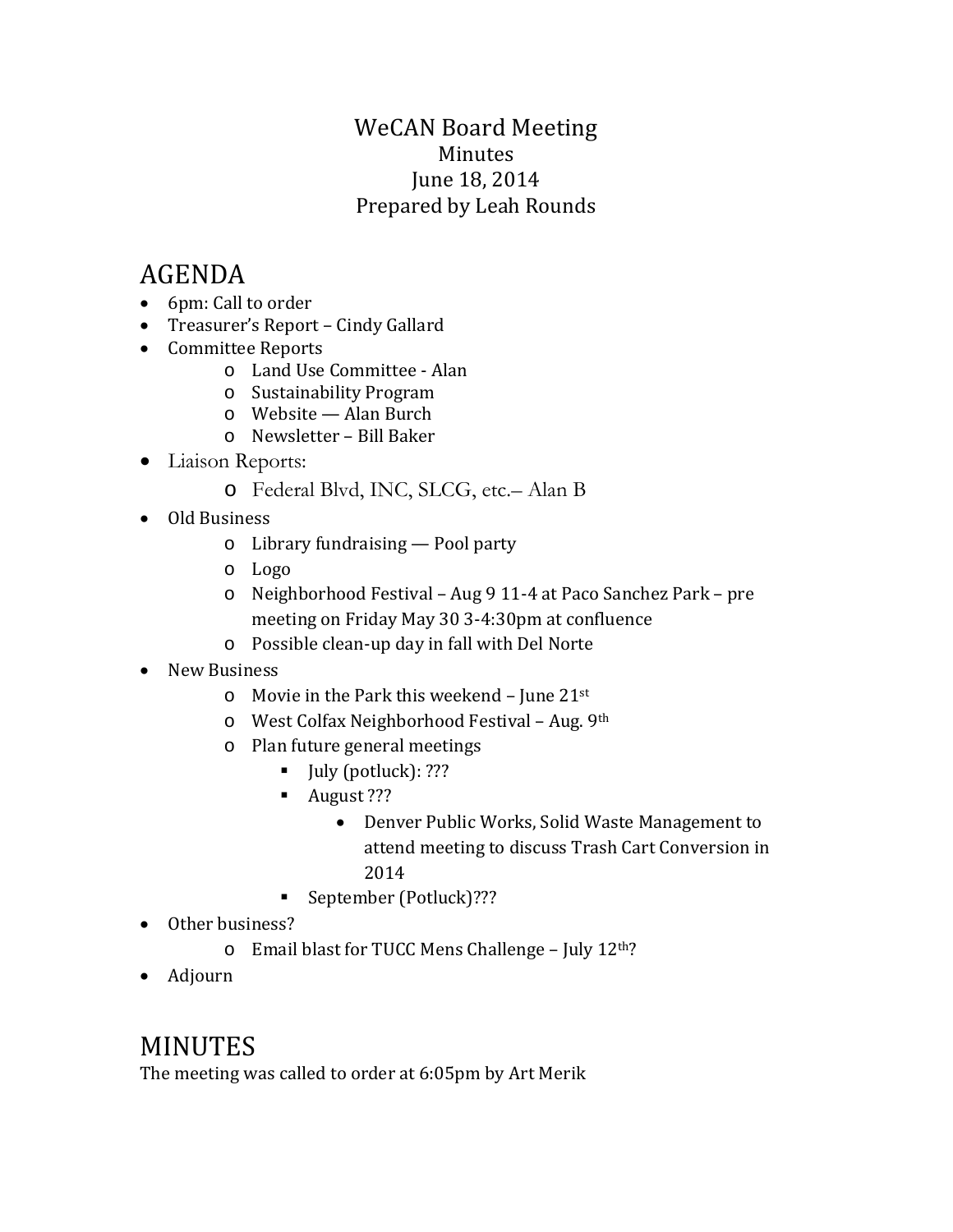In attendance –Barb Baker, Alan Burch, Cindy Gallard, Natalie James, Suellen Mack, Art Merik, Chad Reischl, Leah Rounds, and Brittney Vernon

## Treasurer's Report (Cindy)

- Year to date in checking is almost \$8,000
- Year to date savings, \$15,126 in one account and \$5,021 in another
- Took in \$1,263.85 from the garage sale. Barb had counted a little over \$1,300, the discrepancy will have to be looked into
- Library fund year to date is \$953. The 2013 funds need to be added in. It should be at around \$2,500, so another \$1,500 needs to be raised

#### Old Business

- Library Fundraiser/Pool Party
	- o PayPal has been set up for the silent auction items
	- o There are two generic WeCAN evites set up. Sent evite to all those in the family group and then to the entire membership. Got 25 no responses and 0 yes responses
	- o Typically expect 50% of those invited to show up, but it would probably be lower for this type of event
	- o Have 10 baskets for the silent auction, and it should bring in roughly \$500
	- o Discussion on going forward with this fundraiser
		- Could try the pool party at a later date (advertise the lifeguard and possibly a lower ticket cost)
		- Do the silent auction at September general meeting and have a short presentation from the library.
		- Have the silent auction at a large event, like the movie night
		- Decision on the silent auction spread the baskets out with 2-3 at each general meeting over the next few months.
	- o Need a gauge to show the progress of library fundraising. Alan will put it on the website and in any email blasts that go out. Britney will make a physical one for display at meetings
	- o 3 baskets at the July meeting grill set, chocolate moose, and key lime pie
	- o Natalie will make figure out which baskets to bring to each meeting. Possibly do more at the September meeting and have the library present
	- o Regroup after September to see how much still needs to be raised and set up events then

#### Committee Reports

- Land Use
	- o Has not been meeting regularly and there have been complaints about the leadership
	- o Discussion that possibly the land use committee needs to be dissolved
		- There is still a need to have people for a planning and zoning committee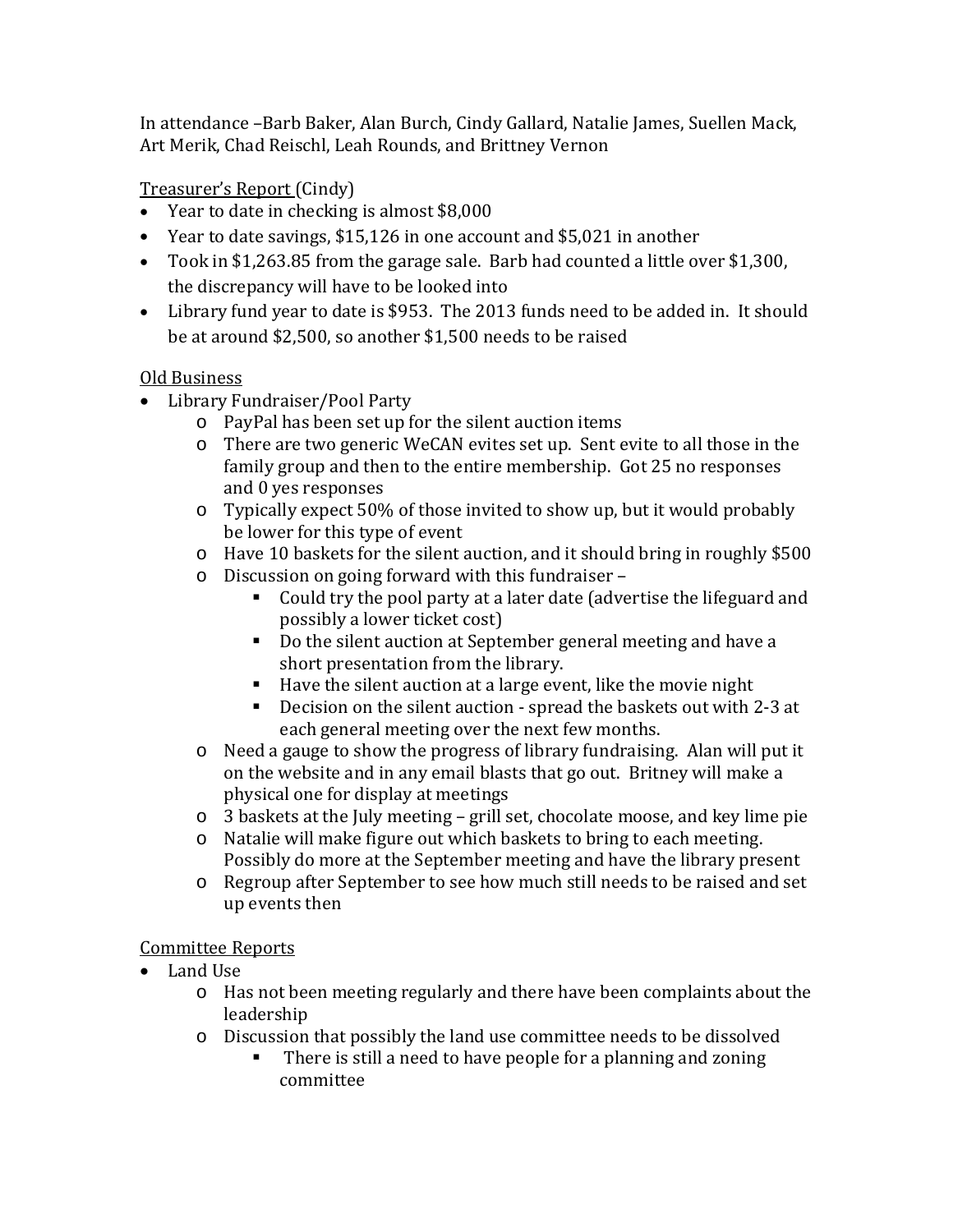- The President of the Land Use committee should be approached first. Barb agreed to contact him, and then Chad would send an email to the entire Land Use committee
- Leave the Land Use committee in place for now and phase it out at the end of the year
- Start fresh with the zoning issues coming up, only a small group of people are needed.
- Sustainability
	- o Currently have 32 points towards certification
	- o Will look into seeing if the fundraising for the library can be used as a sustainability project
- Website
	- o Still in need of more content
	- o SLCG recently updated their website
	- o The calendar has been set up and Don has been trained to add events and add articles to the website
	- o Any email blast sent out will have the library fundraising gauge from now on. Natalie will do the write-up for this.
	- o Any newsletter articles should be posted on website
	- o Need past events posted. Possibly need a person to be the WeCAN historian. Advertise in the next newsletter for someone to who will help with posting photos, info on events, writing blurbs, etc.
	- o Averaging 40 hits a day
	- o Sustainability projects need to be added a link to the sustainability page would be sufficient
- Newsletters
	- o Need one more volunteer for a route. Bill needs to look into rearranging routes to accommodate everyone
	- o Art and Natalie volunteered to be alternatives

#### Old Business continued

- Neighborhood Festival is Aug 9 11-4 at Paco Sanchez Park
	- o Would like to appeal to the young families in the neighborhood
	- o Matt from DUG could possibly do a composting or gardening class at the WeCAN booth
	- o Disc golf tournament? Suellen agreed to look into this. Have a low entry fee and possibly use it towards the library fundraiser
	- o WeCAN table do something to bring people to our table and get people registered. Need to promote what will already be at the festival (puppet show, music, dancers, kids activities, etc) to the young residents in the neighborhood
	- o A motions was made to spend \$200 on drinks at this festival, seconded, all voted in favor, motion passed
- WeCAN Cares Funds